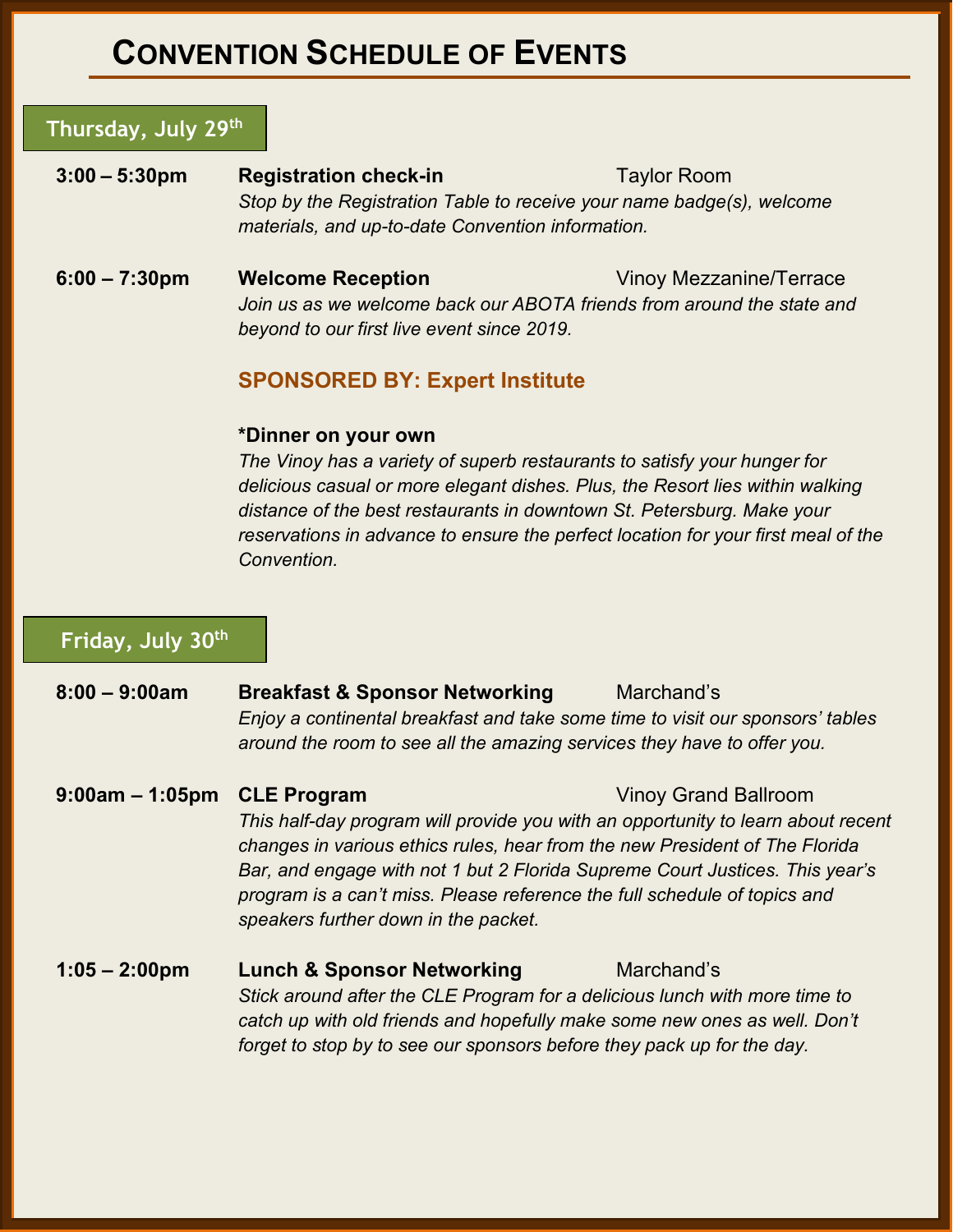# **3:00 – 4:00pm FLABOTA Annual Meeting &** Plaza Ballroom **Board of Directors Meeting**

*FLABOTA will hold its annual meeting and Board of Directors meeting to continue planning for the future of the organization. ALL members of FLABOTA are welcome to attend.*

**6:00 – 8:00pm Judicial Cocktail Reception** Vinoy Grand Ballroom Foyer *Partake in some drinks and heavy hors d'oeuvres with fellow members, guests, and Judges from the 6th Judicial Circuit and 2nd DCA. The evening includes presentation of the Joseph P. Milton Professionalism and Civility Award and Fran Peacock Coker Community Service Award.*

### **SPONSORED BY: La Cava Jacobson & Goodis**

#### **\*Dinner on your own**

*Take advantage of the beautiful evening to stroll along the water and find a great venue to enjoy dinner, either at our host hotel or around town.*

## **Saturday, July 31st**

**5:00 – 6:00pm Cocktail Reception** Vinoy Grand Ballroom Foyer *Sample delights from the open bar and light hors d'oeuvres as we prepare for the main event.*

## **SPONSORED BY: Upchurch Watson White & Max**

**6:00 – 9:00pm Annual Awards Banquet** Vinoy Grand Ballroom *Put on your best suit/tuxedo or fancy dress and gather round over a delicious plated dinner as we honor those special guests in attendance and present the Trial Lawyer of the Year and Jurist of the Year Awards. We'll end the evening by swearing in the 2021-2022 Officers.*

## **Sunday, August 1st**

**8:30 – 10:00pm Past Presidents Breakfast** Marchand's *Bringing back an old tradition, made new, to gather the Past Presidents of FLABOTA and their guests for a final farewell breakfast as another Convention concludes.* \*Invite-only event

> **SPONSORED BY: The Costantino Law Firm, P.A. Gaebe, Mullen, Antonelli & DiMatteo Holcomb Law, PLLC**